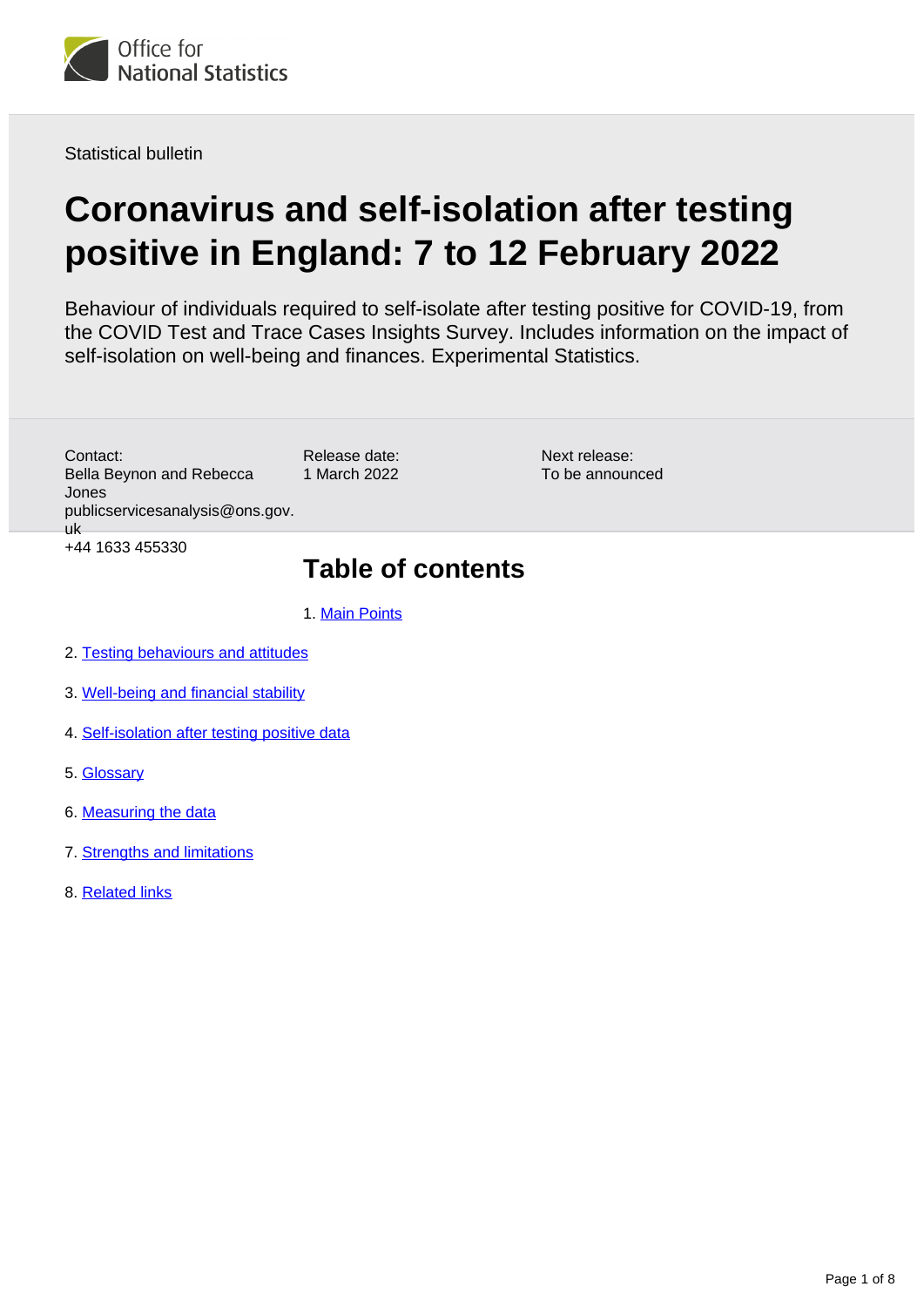# <span id="page-1-0"></span>**1 . Main Points**

- The data collected between 7 and 12 February 2022 show that the majority (80%) of respondents who tested positive for coronavirus (COVID-19) fully adhered to self-isolation requirements; this is in line with the levels reported for January 2022 (79%).
- Adherence to self-isolation requirements was statistically significantly lower between the onset of symptoms requiring self-isolation and receiving a positive test result (73%), compared with the 24 hours following a positive result (98%) and the remainder of the self-isolation period (91%).
- Approximately 9 in 10 (92%) respondents reported that they had no difficulties in accessing COVID-19 tests; this is statistically significantly higher than in January 2022 (74%).
- Around 7 in 10 (72%) respondents reported that they would continue to self-isolate if they became infected with COVID-19, even if it were no longer a legal requirement.
- Almost two-thirds (63%) of respondents would take a COVID-19 test if they had to buy one; this was broadly the same for those from the most deprived areas (59%) and those in the least deprived areas (64%).
- Approximately one-third (35%) of those who tested positive reported that self-isolation had a negative effect on their well-being and mental health.

The statistics presented in this bulletin were collected prior to 24 February 2022, when the legal requirement to self-isolate for those testing positive for COVID-19 in England was removed. Respondents were legally required to self-isolate for a minimum of 5 full days.

### **Statistician's comment**

"Today's data reveal more about attitudes to self-isolation among those who have tested positive for COVID-19.

"Around 7 in 10 respondents reported that they would continue to self-isolate if they became infected with COVID-19, even if it was no longer a legal requirement.

"Self-isolation has played a critical part in helping to stop the spread of COVID-19, so it is encouraging to see that people understand its importance."

Tim Gibbs, Head of the Public Services Analysis Team, Office for National Statistics

Follow the Public Services Analysis team on Twitter: [@HughStick](https://twitter.com/hughstick?lang=en)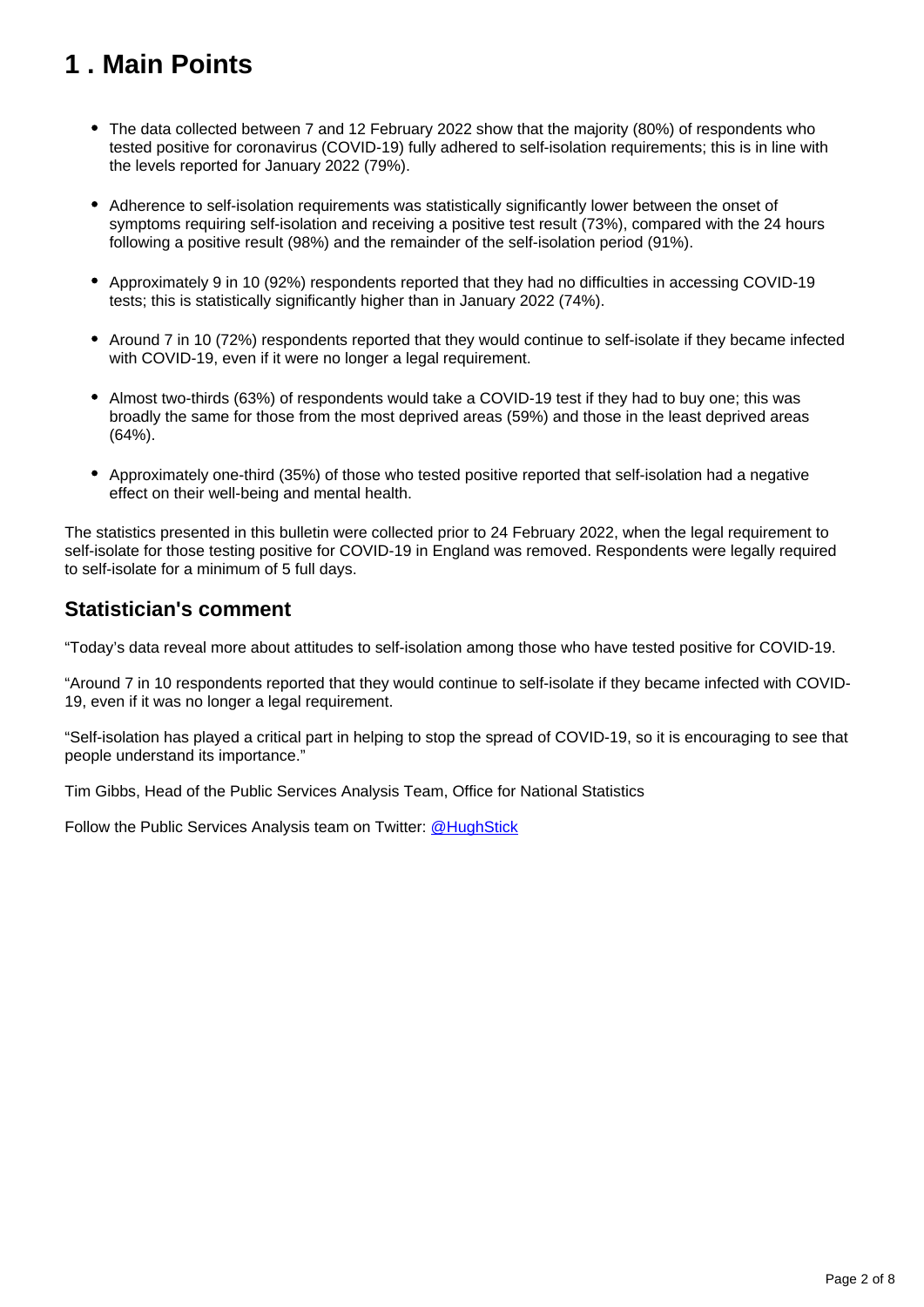# <span id="page-2-0"></span>**2 . Testing behaviours and attitudes**

On 17 January 2022, the self-isolation advice for people in England who tested positive for coronavirus (COVID-19) changed. Those who tested positive could end self-isolation after five full days, following two negative lateral flow tests (LFTs) taken 24 hours apart on days five and six of their self-isolation. Respondents in this survey will have been subject to these rules.

More information on identifying this group of people and collecting the data can be found in the [Glossary](https://www.ons.gov.uk/peoplepopulationandcommunity/healthandsocialcare/healthandwellbeing/bulletins/coronavirusandselfisolationaftertestingpositiveinengland/7to12february2022#glossary) and [Measuring the data](https://www.ons.gov.uk/peoplepopulationandcommunity/healthandsocialcare/healthandwellbeing/bulletins/coronavirusandselfisolationaftertestingpositiveinengland/7to12february2022#measuring-the-data) sections.

Two-thirds of respondents (67%) fully understood self-isolation guidance regarding permitted reasons to leave the home. Adherence among those who fully understood the guidance (84%) was statistically significantly higher compared with those who misunderstood or were unsure on self-isolation guidance (72%).

Most respondents (97%) reported that they were fully aware of the new isolation guidance. Of those who were aware, 88% took an LFT on days five and six of their isolation; of these, 73% tested positive in at least one LFT.

Since 11 January 2022, people living in England who tested positive for COVID-19 with an LFT were no longer required to confirm they were positive with a polymerase chain reaction (PCR) test. Exceptions to this rule included those who wished to apply for a payment through the NHS Test and Trace Support Payment scheme. [Other exceptions are on the gov.uk website.](https://www.gov.uk/government/news/people-with-a-positive-lateral-flow-test-no-longer-required-to-take-confirmatory-pcr-test)

Almost 9 in 10 (86%) respondents were aware of this policy change; however, of these, 34% still reported taking a PCR test. Of those who were aware of the policy change and took a PCR test, 90% did not apply for payment through the Test and Trace Support Payment scheme.

Government guidance advises that to be classified as fully vaccinated, you need to have two doses of a recognised vaccine. Almost two-thirds (64%) of respondents thought that they needed a booster to be fully vaccinated.

On 24 February 2022, the self-isolation advice for people in England who tested positive for COVID-19 changed. The legal requirement to self-isolate following a positive test was removed. Until 1 April 2022, adults and children who test positive continue to be advised to stay home and avoid contact with other people for at least five full days, and to follow the guidance until they have received two negative tests results on consecutive days. Respondents in this survey were not subject to these new rules.

Around 7 in 10 (72%) respondents reported that they would continue to self-isolate if they became infected with COVID-19, even if it were no longer a legal requirement. This was statistically significantly higher among respondents who agreed that COVID-19 poses a risk to either themselves personally, one or more of their friends and family, or society (73%), compared with those who disagree (34%). This percentage is based on sample counts of less than 30 and should be treated with caution.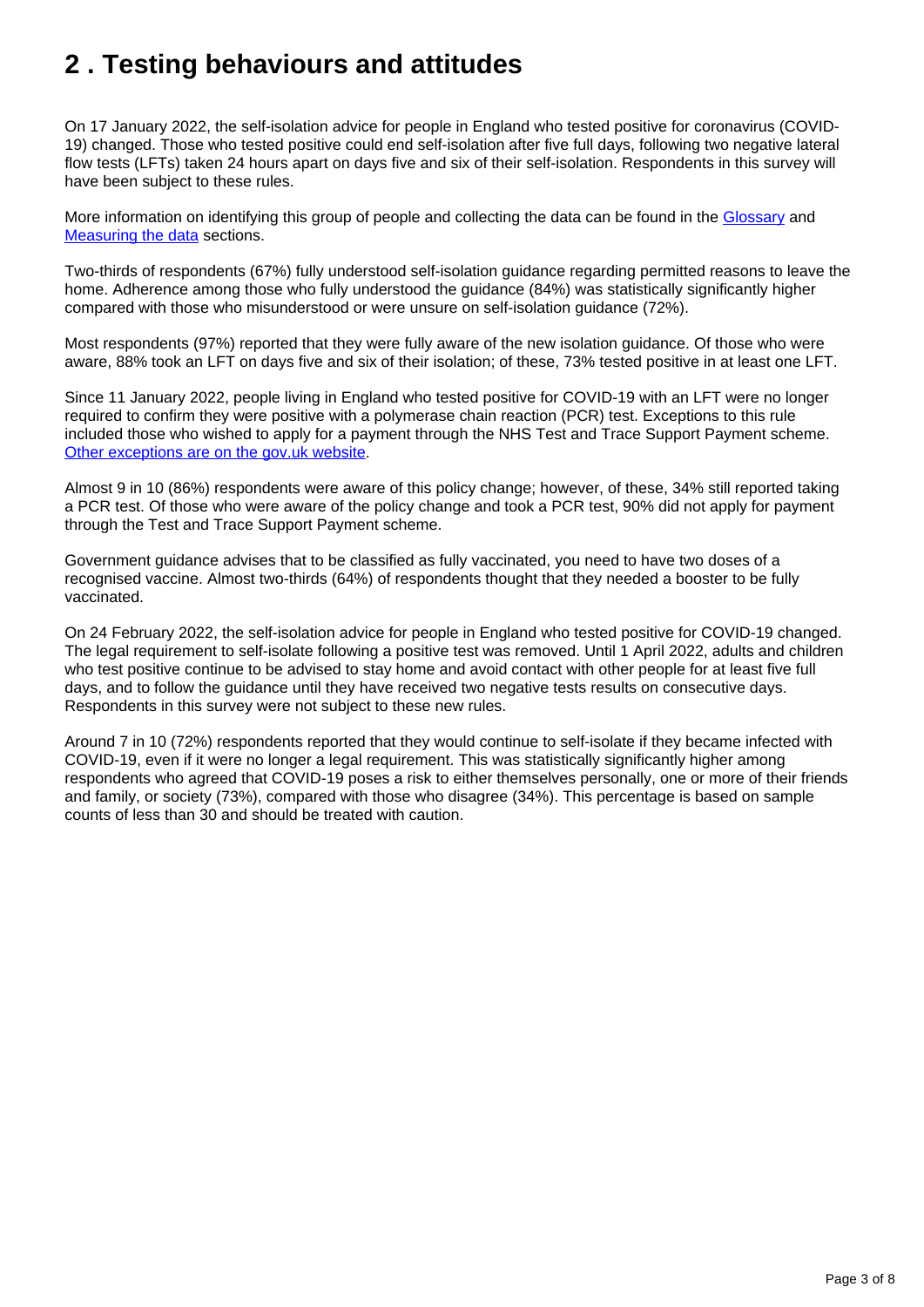#### **Figure 1: Most respondents (72%) reported that they would be willing to self-isolate even if it is no longer a legal requirement**

**Percentage of all respondents reporting their willingness to self-isolate even if it was no longer a legal requirement, England, 7 to 12 February 2022**

Figure 1: Most respondents (72%) reported that they would be willing to self-isolate even if it is no longer a legal requirement

Percentage of all respondents reporting their willingness to self-isolate even if it was no longer a legal requirement, England, 7 to 12 February 2022



#### **Source: Office for National Statistics – COVID Test and Trace Cases Insights Survey**

#### **Notes:**

1. The category "Prefer not to say" is not included because of low sample counts.

From 1 April 2022, the government will no longer provide free universal symptomatic and asymptomatic testing for the general public in England.

When respondents were asked whether they would take a COVID-19 test if they had to buy one, 63% agreed that they would. There was no significant difference between those in the most deprived areas (59%) who agreed that they would pay for a test, and those in the least deprived areas (64%) who agreed that they would pay for a test.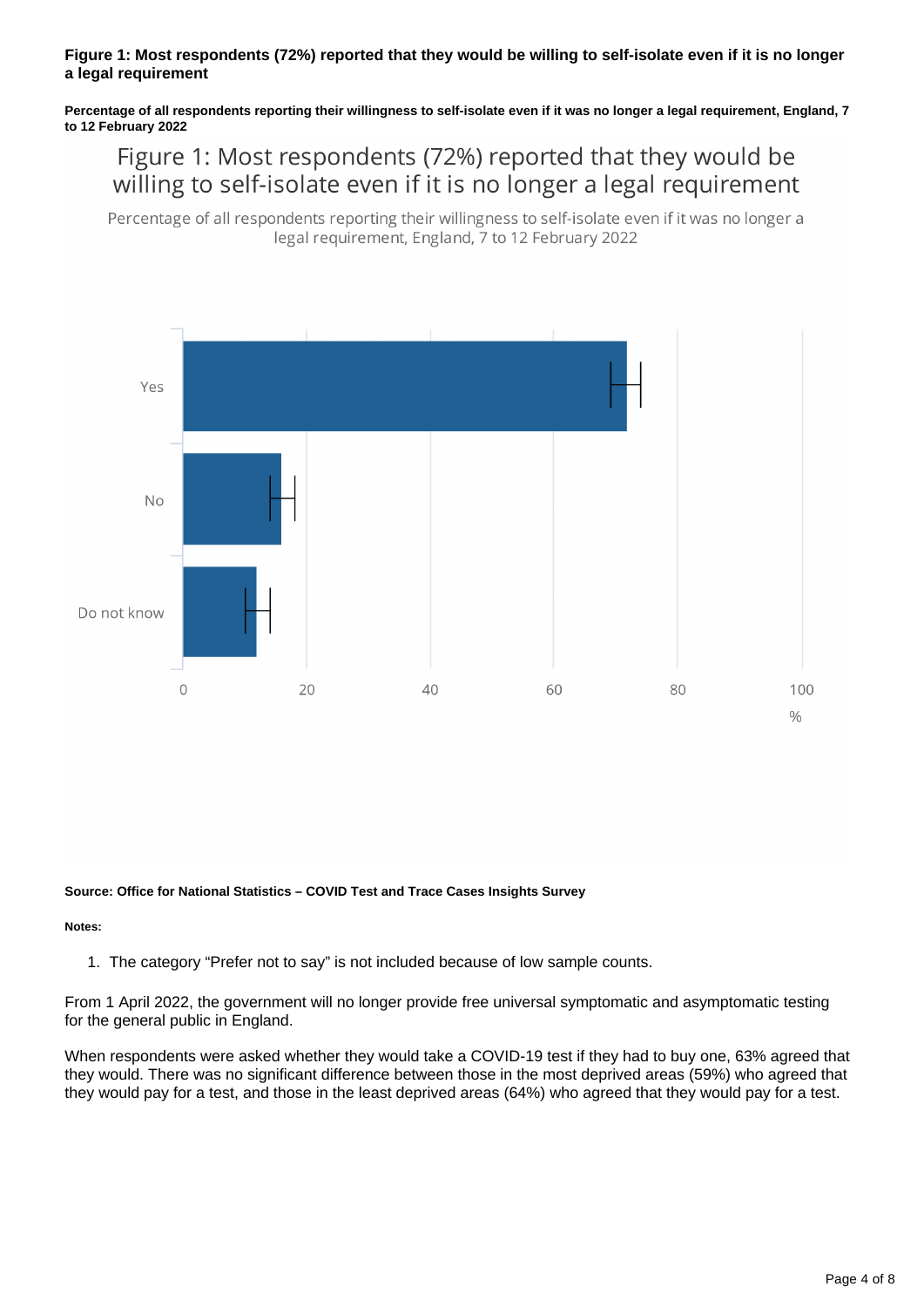# <span id="page-4-0"></span>**3 . Well-being and financial stability**

Approximately one-third (35%) of those who tested positive for coronavirus (COVID-19) reported that selfisolation had a negative effect on their well-being and mental health. The average (mean) life satisfaction for those who tested positive (all respondents) was 7.9 out of 10.0. Most respondents (96%) reported that they did not experience difficulties preventing them from self-isolating or getting a test.

From 24 February 2022, workers were no longer legally obliged to tell their employers that they are required to self-isolate. From 24 March 2022, coronavirus provisions within the Statutory Sick Pay and Employment and Support Allowance regulations will end; however, people with COVID-19 may still be eligible, subject to the normal conditions of entitlement. As this survey is based on those who began isolation on 1 and 4 February 2022, this policy change does not affect respondents in this survey.

Of respondents who were in full-time, part-time, or unpaid employment, or receiving sick pay or unpaid leave from work, most (98%) reported their employer was aware that they had to self-isolate. Of those testing positive for COVID-19 who were not retired, 24% reported they lost income because of isolation, and 16% reported that selfisolating meant they were likely to lose their job or miss out on work. Those who were not double-vaccinated were statistically significantly more likely to have lost income because of self-isolation (46%), compared with those with two or more coronavirus vaccine doses (23%). The previous percentage is based on sample counts of less than 30 and should be treated with caution.

Most respondents (94%) did not apply for a payment through the NHS Test and Trace Support Payment scheme. Of respondents who did not apply, 66% said they were aware of the scheme but not eligible for it, and a further 20% reported they were not aware of the scheme.

Table 1: Indicators of well-being and financial stability during self-isolation in England, 2021 to 2022

|                                                                                                                                                | 29 Nov to 4 Dec<br>2021 | 4 to 8 Jan 2022 | 7 to 12 Feb 2022 |
|------------------------------------------------------------------------------------------------------------------------------------------------|-------------------------|-----------------|------------------|
| Of those who were not retired,<br>percentage reporting having lost<br>income as a result of self-isolation                                     | 27%                     | <b>25%</b>      | <b>24%</b>       |
| Of those who were not retired,<br>percentage reporting that self-<br>isolation meant they were likely to<br>lose their job or miss out on work | 15%                     | 17%             | 16%              |
| Percentage reporting self-isolation<br>had a negative effect on their well-<br>being and mental health                                         | 33%                     | 34%             | 35%              |
| Average life satisfaction (out of 10)                                                                                                          | 7.9                     | 7.9             | 7.9              |

Source: Office for National Statistics – COVID Test and Trace Cases Insights Survey

#### **Notes**

- 1. Percentages (and average life satisfaction) were not statistically significantly different between these periods.
- 2. If not specified, percentages are of those who tested positive.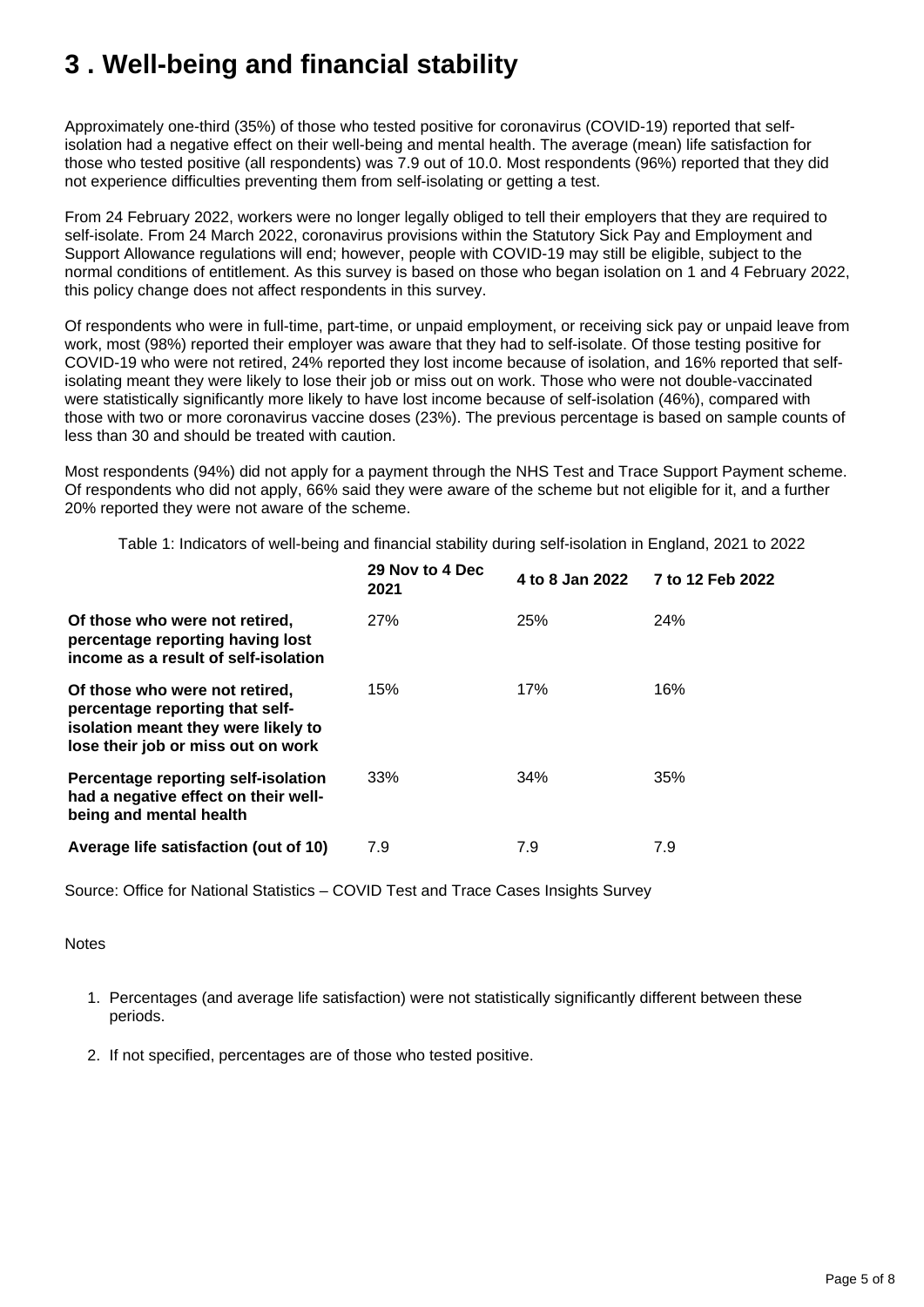# <span id="page-5-0"></span>**4 . Self-isolation after testing positive data**

[Coronavirus and self-isolation after testing positive in England](https://www.ons.gov.uk/peoplepopulationandcommunity/healthandsocialcare/healthandwellbeing/datasets/coronavirusandselfisolationaftertestingpositiveinengland) Dataset | Released 26 January 2022 Behaviour of individuals required to self-isolate after testing positive for COVID-19, from the COVID Test and Trace Cases Insights Survey. Includes information on the impact of self-isolation on well-being and finances. Experimental Statistics.

## <span id="page-5-1"></span>**5 . Glossary**

### **Self-isolation**

Self-isolation refers to not leaving your home because you have, or might have, coronavirus (COVID-19). It is a legal requirement to self-isolate if you test positive for COVID-19. In addition to staying at home, if you are selfisolating, you should not have visitors unless the purpose of the visit is to provide essential care. At the time of data collection, your self-isolation period includes the day your symptoms started (or the day you had the positive test result if you do not have symptoms) and the next 5 to 10 full days. If you still have symptoms after 10 days, you must continue self-isolating until they are gone.

More information can be found in the [NHS guidance on when and how to self-isolate.](https://www.nhs.uk/conditions/coronavirus-covid-19/self-isolation-and-treatment/when-to-self-isolate-and-what-to-do/)

On 22 December 2021, the self-isolation advice for people in England who tested positive for COVID-19 changed. Those who tested positive could end self-isolation after seven days, following two negative lateral flow tests (LFTs) taken 24 hours apart on days six and seven of their self-isolation.

As of 17 January 2022, the self-isolation period was reduced to five days, on the condition that the individual has two negative LFTs taken on days five and six and does not have a high temperature.

On 24 February 2022, the self-isolation advice for people in England who tested positive for COVID-19 changed. The legal requirement to self-isolate following a positive test was removed. Until 1 April 2022, adults and children who test positive continue to be advised to stay home and avoid contact with other people for at least five full days, and to follow the guidance until they have received two negative test results on consecutive days. Respondents in this survey were not subject to these rules.

More information can be found in [Self-isolation for COVID-19 cases reduced from 10 days to 7 days following](https://www.gov.uk/government/news/self-isolation-for-covid-19-cases-reduced-from-10-to-7-days-following-negative-lfd-tests)  [negative Lateral Flow Device \(LFD\) tests](https://www.gov.uk/government/news/self-isolation-for-covid-19-cases-reduced-from-10-to-7-days-following-negative-lfd-tests) and [Self-isolation for those with COVID-19 can end after 5 full days](https://www.gov.uk/government/news/self-isolation-for-those-with-covid-19-can-end-after-five-full-days-following-two-negative-lfd-tests#:~:text=From%20Monday%2017%20January%2C%20people,day%205%20and%20day%206.&text=over%20the%20winter-,From%20Monday%2017%20January%2C%20people%20with%20COVID%2D19%20in%20England,day%205%20and%20day%206)  [following 2 negative LFD tests](https://www.gov.uk/government/news/self-isolation-for-those-with-covid-19-can-end-after-five-full-days-following-two-negative-lfd-tests#:~:text=From%20Monday%2017%20January%2C%20people,day%205%20and%20day%206.&text=over%20the%20winter-,From%20Monday%2017%20January%2C%20people%20with%20COVID%2D19%20in%20England,day%205%20and%20day%206).

### **Symptoms**

Symptoms that require an individual to self-isolate prior to a positive test result are a high temperature, a new continuous cough, or loss of sense of smell or taste.

Symptoms reported by respondents that do not require self-isolation if experienced without a high temperature, a new continuous cough, or loss of sense of smell or taste are: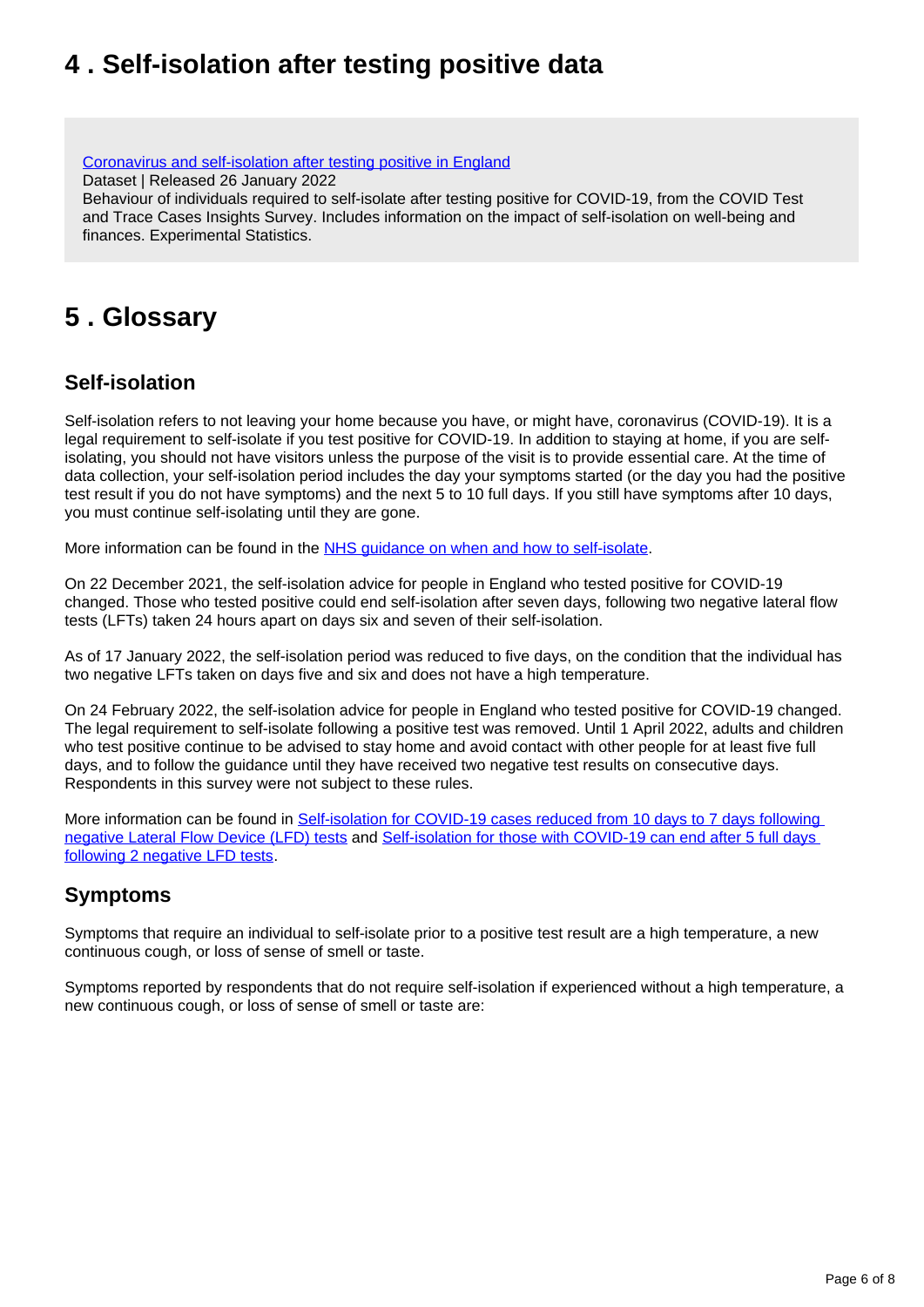- shortness of breath or trouble breathing
- runny or stuffy nose
- muscle or body aches
- headaches
- sore throat
- fatigue
- vomiting
- diarrhoea
- severe stomach pain

#### **Statistical significance**

The term "significant" refers to statistically significant changes or differences. Significance has been determined using the 95% confidence intervals, where instances of non-overlapping confidence intervals between estimates indicate the difference is unlikely to have arisen from random fluctuation. More information is available on our [uncertainty pages](https://www.ons.gov.uk/methodology/methodologytopicsandstatisticalconcepts/uncertaintyandhowwemeasureit).

### <span id="page-6-0"></span>**6 . Measuring the data**

#### **Survey information**

The latest quality and methodology information on data from the COVID Test and Trace Cases Insights Survey can be found in the [Coronavirus and self-isolation after testing positive in England methodology.](https://www.ons.gov.uk/peoplepopulationandcommunity/healthandsocialcare/healthandwellbeing/methodologies/coronavirusandselfisolationaftertestingpositiveinenglandmethodology)

#### **Estimates for Wave 11**

This is the 11th bulletin in this series. The 11th wave of data was collected between 7 and 12 February 2022. The number of respondents was 1,006.

Respondents were sampled through the Contact Tracing and Advisory Service (CTAS) database, held by NHS Test and Trace, using implicit stratification. Respondents were aged 18 years and over, had tested positive for coronavirus (COVID-19) and reached day six of their self-isolation period between 7 and 12 February 2022.

The majority (96%) of respondents were interviewed between six and nine days after starting their self-isolation. The remaining 4% of respondents were interviewed between 10 and 11 days after starting their self-isolation.

Of the potential respondents who were successfully contacted by an interviewer, the response rate was 64%. When including cases where contact was attempted but not made, the response rate was 18%.

A low response rate can be expected, because the target population may have been unwell with COVID-19, and therefore less likely to participate.

Percentages in this report are based on weighted counts that are representative of the population of adults (aged 18 years and over) who had tested positive for COVID-19 and began their self-isolation period between 10 January to 6 February 2022.

#### **Experimental statistics**

The statistics presented are Experimental Statistics, so care needs to be taken when interpreting them. The survey has a relatively small number of respondents (1,006) and the behaviour of respondents during selfisolation is self-reported.